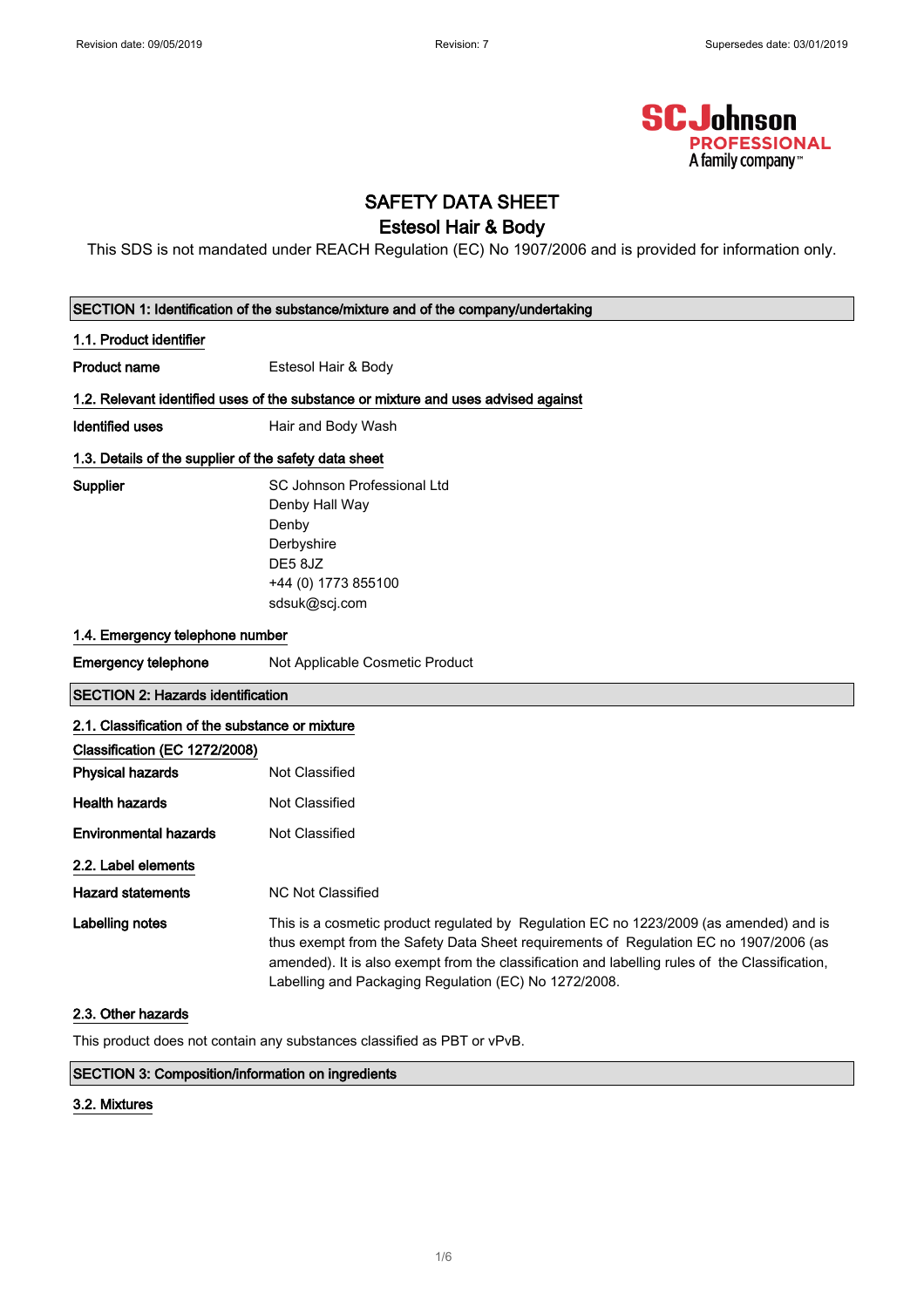### INCI Aqua

Sodium Laureth Sulfate Sodium Chloride Cocamidopropyl Betaine Glycerin Coco-Glucoside Methylchloroisothiazolinone Methylisothiazolinone Magnesium Nitrate Magnesium Chloride PEG-7 Glyceryl Cocoate Tetrasodium Iminodisuccinate Citric Acid Parfum CI 42090 CI 19140

### SECTION 4: First aid measures

| 4.1. Description of first aid measures                                   |                                                                                                                                                                      |  |  |  |
|--------------------------------------------------------------------------|----------------------------------------------------------------------------------------------------------------------------------------------------------------------|--|--|--|
| Inhalation                                                               | Not relevant. Unlikely route of exposure as the product does not contain volatile substances.                                                                        |  |  |  |
| Ingestion                                                                | Rinse mouth thoroughly with water. Get medical attention if any discomfort continues.                                                                                |  |  |  |
| Skin contact                                                             | Not relevant.                                                                                                                                                        |  |  |  |
| Eye contact                                                              | Remove any contact lenses and open eyelids wide apart. Continue to rinse for at least 15<br>minutes. Get medical attention promptly if symptoms occur after washing. |  |  |  |
|                                                                          | 4.2. Most important symptoms and effects, both acute and delayed                                                                                                     |  |  |  |
| Inhalation                                                               | No specific symptoms known.                                                                                                                                          |  |  |  |
| Ingestion                                                                | No specific symptoms known.                                                                                                                                          |  |  |  |
| <b>Skin contact</b>                                                      | No specific symptoms known.                                                                                                                                          |  |  |  |
| Eye contact                                                              | May cause temporary eye irritation.                                                                                                                                  |  |  |  |
|                                                                          | 4.3. Indication of any immediate medical attention and special treatment needed                                                                                      |  |  |  |
| Notes for the doctor                                                     | No specific recommendations.                                                                                                                                         |  |  |  |
| <b>SECTION 5: Firefighting measures</b>                                  |                                                                                                                                                                      |  |  |  |
| 5.1. Extinguishing media                                                 |                                                                                                                                                                      |  |  |  |
| Suitable extinguishing media                                             | The product is not flammable. Use fire-extinguishing media suitable for the surrounding fire.                                                                        |  |  |  |
| 5.2. Special hazards arising from the substance or mixture               |                                                                                                                                                                      |  |  |  |
| <b>Hazardous combustion</b><br>products                                  | No known hazardous decomposition products.                                                                                                                           |  |  |  |
| 5.3. Advice for firefighters                                             |                                                                                                                                                                      |  |  |  |
| Protective actions during<br>firefighting                                | No specific firefighting precautions known.                                                                                                                          |  |  |  |
| <b>SECTION 6: Accidental release measures</b>                            |                                                                                                                                                                      |  |  |  |
| 6.1. Personal precautions, protective equipment and emergency procedures |                                                                                                                                                                      |  |  |  |

Personal precautions **Avoid contact with eyes.**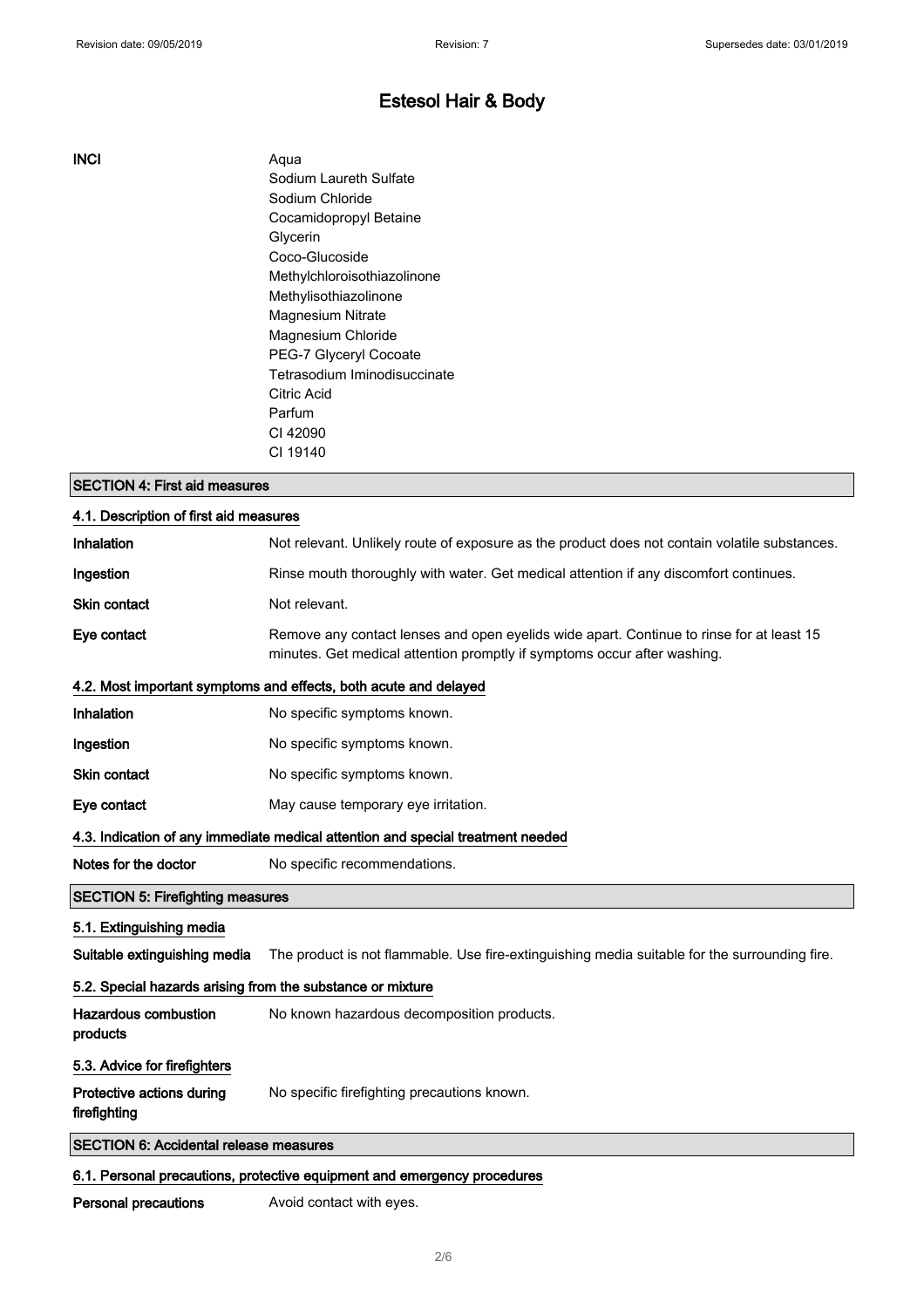#### 6.2. Environmental precautions

Environmental precautions Not considered to be a significant hazard due to the small quantities used.

#### 6.3. Methods and material for containment and cleaning up

Methods for cleaning up Flush away spillage with plenty of water. Avoid contamination of ponds or watercourses with washing down water. Absorb spillage with non-combustible, absorbent material. Do not discharge into drains or watercourses or onto the ground.

#### 6.4. Reference to other sections

Reference to other sections For waste disposal, see Section 13.

| <b>SECTION 7: Handling and storage</b>                            |                                                                     |  |  |  |
|-------------------------------------------------------------------|---------------------------------------------------------------------|--|--|--|
| 7.1. Precautions for safe handling                                |                                                                     |  |  |  |
| <b>Usage precautions</b>                                          | Avoid contact with eyes.                                            |  |  |  |
| 7.2. Conditions for safe storage, including any incompatibilities |                                                                     |  |  |  |
| <b>Storage precautions</b>                                        | Stable at normal ambient temperatures.                              |  |  |  |
| 7.3. Specific end use(s)                                          |                                                                     |  |  |  |
| Specific end use(s)                                               | The identified uses for this product are detailed in Section 1.2.   |  |  |  |
| SECTION 8: Exposure controls/Personal protection                  |                                                                     |  |  |  |
| 8.1. Control parameters                                           |                                                                     |  |  |  |
| Ingredient comments                                               | None.                                                               |  |  |  |
| 8.2. Exposure controls                                            |                                                                     |  |  |  |
| Appropriate engineering<br>controls                               | Not relevant.                                                       |  |  |  |
| Eye/face protection                                               | Not relevant.                                                       |  |  |  |
| Hygiene measures                                                  | Not relevant.                                                       |  |  |  |
| <b>Respiratory protection</b>                                     | No specific recommendations.                                        |  |  |  |
| <b>SECTION 9: Physical and chemical properties</b>                |                                                                     |  |  |  |
| 9.1. Information on basic physical and chemical properties        |                                                                     |  |  |  |
| Appearance                                                        | Liquid                                                              |  |  |  |
| Colour                                                            | Light (or pale). Green.                                             |  |  |  |
| Odour                                                             | Perfume.                                                            |  |  |  |
| рH                                                                | pH (concentrated solution): 6.2-7.2                                 |  |  |  |
| Solubility(ies)                                                   | Soluble in water.                                                   |  |  |  |
| 9.2. Other information                                            |                                                                     |  |  |  |
| Other information                                                 | No information required.                                            |  |  |  |
| <b>SECTION 10: Stability and reactivity</b>                       |                                                                     |  |  |  |
| 10.1. Reactivity                                                  |                                                                     |  |  |  |
| Reactivity                                                        | There are no known reactivity hazards associated with this product. |  |  |  |
| 10.2. Chemical stability                                          |                                                                     |  |  |  |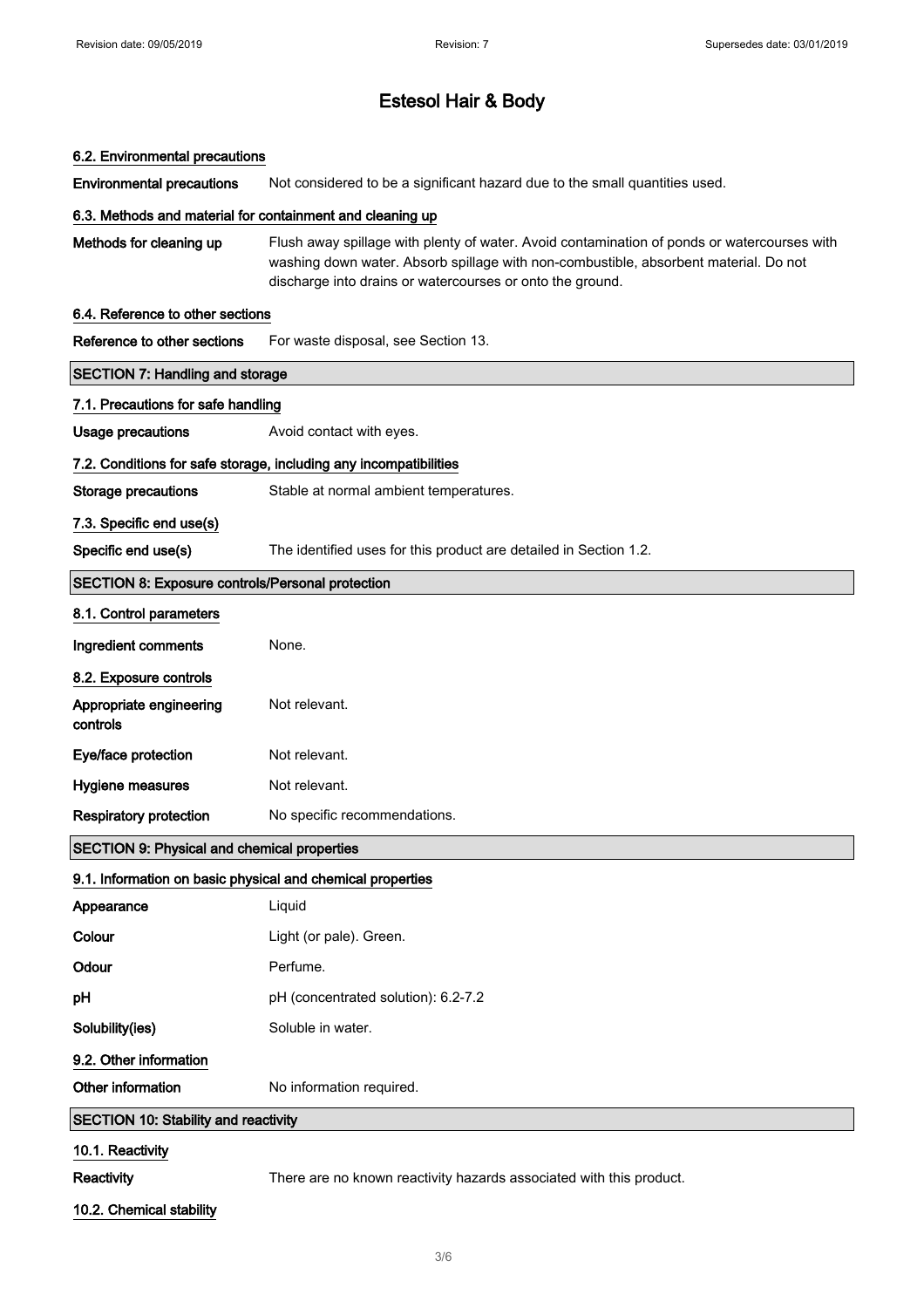| <b>Stability</b>                             | Stable at normal ambient temperatures.                                                                                                                                                                                                                                                                                                                                                                                                                                                |  |  |  |
|----------------------------------------------|---------------------------------------------------------------------------------------------------------------------------------------------------------------------------------------------------------------------------------------------------------------------------------------------------------------------------------------------------------------------------------------------------------------------------------------------------------------------------------------|--|--|--|
| 10.3. Possibility of hazardous reactions     |                                                                                                                                                                                                                                                                                                                                                                                                                                                                                       |  |  |  |
| Possibility of hazardous<br>reactions        | None known.                                                                                                                                                                                                                                                                                                                                                                                                                                                                           |  |  |  |
| 10.4. Conditions to avoid                    |                                                                                                                                                                                                                                                                                                                                                                                                                                                                                       |  |  |  |
| <b>Conditions to avoid</b>                   | There are no known conditions that are likely to result in a hazardous situation.                                                                                                                                                                                                                                                                                                                                                                                                     |  |  |  |
| 10.5. Incompatible materials                 |                                                                                                                                                                                                                                                                                                                                                                                                                                                                                       |  |  |  |
| Materials to avoid                           | No specific material or group of materials is likely to react with the product to produce a<br>hazardous situation.                                                                                                                                                                                                                                                                                                                                                                   |  |  |  |
| 10.6. Hazardous decomposition products       |                                                                                                                                                                                                                                                                                                                                                                                                                                                                                       |  |  |  |
| Hazardous decomposition<br>products          | Does not decompose when used and stored as recommended.                                                                                                                                                                                                                                                                                                                                                                                                                               |  |  |  |
| <b>SECTION 11: Toxicological information</b> |                                                                                                                                                                                                                                                                                                                                                                                                                                                                                       |  |  |  |
| 11.1. Information on toxicological effects   |                                                                                                                                                                                                                                                                                                                                                                                                                                                                                       |  |  |  |
| <b>General information</b>                   | A qualified toxicologist has evaluated and approved this product by conducting a Product<br>Safety Assessment as per the Cosmetic Regulation n EC no 1223/2009 (as amended).<br>Based on knowledge of the properties of the components, adverse effects on human health<br>are not to be expected in normal use. Customer complaint data demonstrates the product to<br>be completely harmless to the skin. The 48h Single Patch Test results show the product to be<br>non-irritant. |  |  |  |
| Inhalation                                   | No specific health hazards known.                                                                                                                                                                                                                                                                                                                                                                                                                                                     |  |  |  |
| Ingestion                                    | May cause discomfort if swallowed.                                                                                                                                                                                                                                                                                                                                                                                                                                                    |  |  |  |
| <b>Skin contact</b>                          | Skin irritation should not occur when used as recommended.                                                                                                                                                                                                                                                                                                                                                                                                                            |  |  |  |
| Eye contact                                  | May cause temporary eye irritation.                                                                                                                                                                                                                                                                                                                                                                                                                                                   |  |  |  |
| <b>SECTION 12: Ecological information</b>    |                                                                                                                                                                                                                                                                                                                                                                                                                                                                                       |  |  |  |
| Ecotoxicity                                  | Not regarded as dangerous for the environment.                                                                                                                                                                                                                                                                                                                                                                                                                                        |  |  |  |
| 12.1. Toxicity                               |                                                                                                                                                                                                                                                                                                                                                                                                                                                                                       |  |  |  |
| 12.2. Persistence and degradability          |                                                                                                                                                                                                                                                                                                                                                                                                                                                                                       |  |  |  |
| Persistence and degradability                | The surfactant(s) contained in this product complies (comply) with the biodegradability criteria<br>as laid down in Regulation (EC) No. 648/2004 on detergents. Data to support this assertion<br>are held at the disposal of the competent authorities of the Member States and will be made<br>available to them at their direct request, or at the request of a detergent manufacturer.                                                                                            |  |  |  |
| 12.3. Bioaccumulative potential              |                                                                                                                                                                                                                                                                                                                                                                                                                                                                                       |  |  |  |
| <b>Bioaccumulative potential</b>             | No data available on bioaccumulation.                                                                                                                                                                                                                                                                                                                                                                                                                                                 |  |  |  |
| 12.4. Mobility in soil                       |                                                                                                                                                                                                                                                                                                                                                                                                                                                                                       |  |  |  |
| <b>Mobility</b>                              | The product is soluble in water.                                                                                                                                                                                                                                                                                                                                                                                                                                                      |  |  |  |
| 12.5. Results of PBT and vPvB assessment     |                                                                                                                                                                                                                                                                                                                                                                                                                                                                                       |  |  |  |
| Results of PBT and vPvB<br>assessment        | This product does not contain any substances classified as PBT or vPvB.                                                                                                                                                                                                                                                                                                                                                                                                               |  |  |  |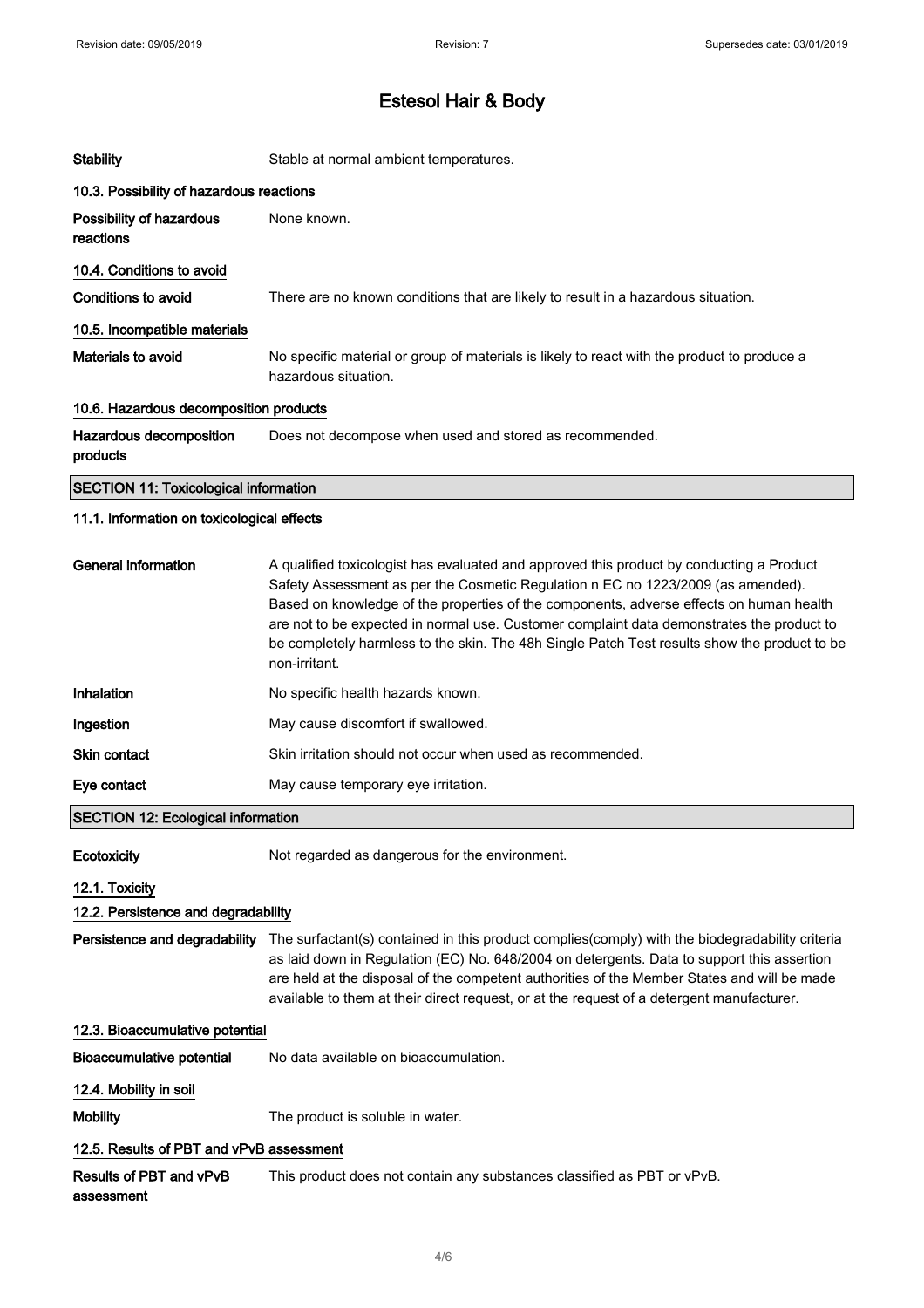| 12.6. Other adverse effects                                                                          |                                                                                                                                                                             |  |  |
|------------------------------------------------------------------------------------------------------|-----------------------------------------------------------------------------------------------------------------------------------------------------------------------------|--|--|
| Other adverse effects                                                                                | None known.                                                                                                                                                                 |  |  |
| <b>SECTION 13: Disposal considerations</b>                                                           |                                                                                                                                                                             |  |  |
| 13.1. Waste treatment methods                                                                        |                                                                                                                                                                             |  |  |
| <b>General information</b>                                                                           | When handling waste, the safety precautions applying to handling of the product should be<br>considered.                                                                    |  |  |
| <b>Disposal methods</b>                                                                              | Dispose of waste to licensed waste disposal site in accordance with the requirements of the<br>local Waste Disposal Authority. Reuse or recycle products wherever possible. |  |  |
| <b>SECTION 14: Transport information</b>                                                             |                                                                                                                                                                             |  |  |
| Road transport notes                                                                                 | Not classified.                                                                                                                                                             |  |  |
| Rail transport notes                                                                                 | Not classified.                                                                                                                                                             |  |  |
| Sea transport notes                                                                                  | Not classified.                                                                                                                                                             |  |  |
| Air transport notes                                                                                  | Not classified.                                                                                                                                                             |  |  |
| 14.1. UN number                                                                                      |                                                                                                                                                                             |  |  |
| Not applicable.                                                                                      |                                                                                                                                                                             |  |  |
| 14.2. UN proper shipping name                                                                        |                                                                                                                                                                             |  |  |
| Not applicable.                                                                                      |                                                                                                                                                                             |  |  |
| 14.3. Transport hazard class(es)                                                                     |                                                                                                                                                                             |  |  |
| Not applicable.                                                                                      |                                                                                                                                                                             |  |  |
| 14.4. Packing group                                                                                  |                                                                                                                                                                             |  |  |
| Not applicable.                                                                                      |                                                                                                                                                                             |  |  |
| 14.5. Environmental hazards                                                                          |                                                                                                                                                                             |  |  |
| Environmentally hazardous substance/marine pollutant<br>No.                                          |                                                                                                                                                                             |  |  |
| 14.6. Special precautions for user                                                                   |                                                                                                                                                                             |  |  |
| Not applicable.                                                                                      |                                                                                                                                                                             |  |  |
|                                                                                                      | 14.7. Transport in bulk according to Annex II of MARPOL and the IBC Code                                                                                                    |  |  |
| Transport in bulk according to Not applicable.<br>Annex II of MARPOL 73/78<br>and the IBC Code       |                                                                                                                                                                             |  |  |
| <b>SECTION 15: Regulatory information</b>                                                            |                                                                                                                                                                             |  |  |
| 15.1. Safety, health and environmental regulations/legislation specific for the substance or mixture |                                                                                                                                                                             |  |  |

EU legislation This is a cosmetic product regulated by Regulation EC no 1223/2009 (as amended) and is thus exempt from the Safety Data Sheet requirements of Regulation EC no 1907/2006 (as amended). It is also exempt from the classification and labelling rules of the Classification, Labelling and Packaging Regulation (EC) No 1272/2008.

### 15.2. Chemical safety assessment

No chemical safety assessment has been carried out.